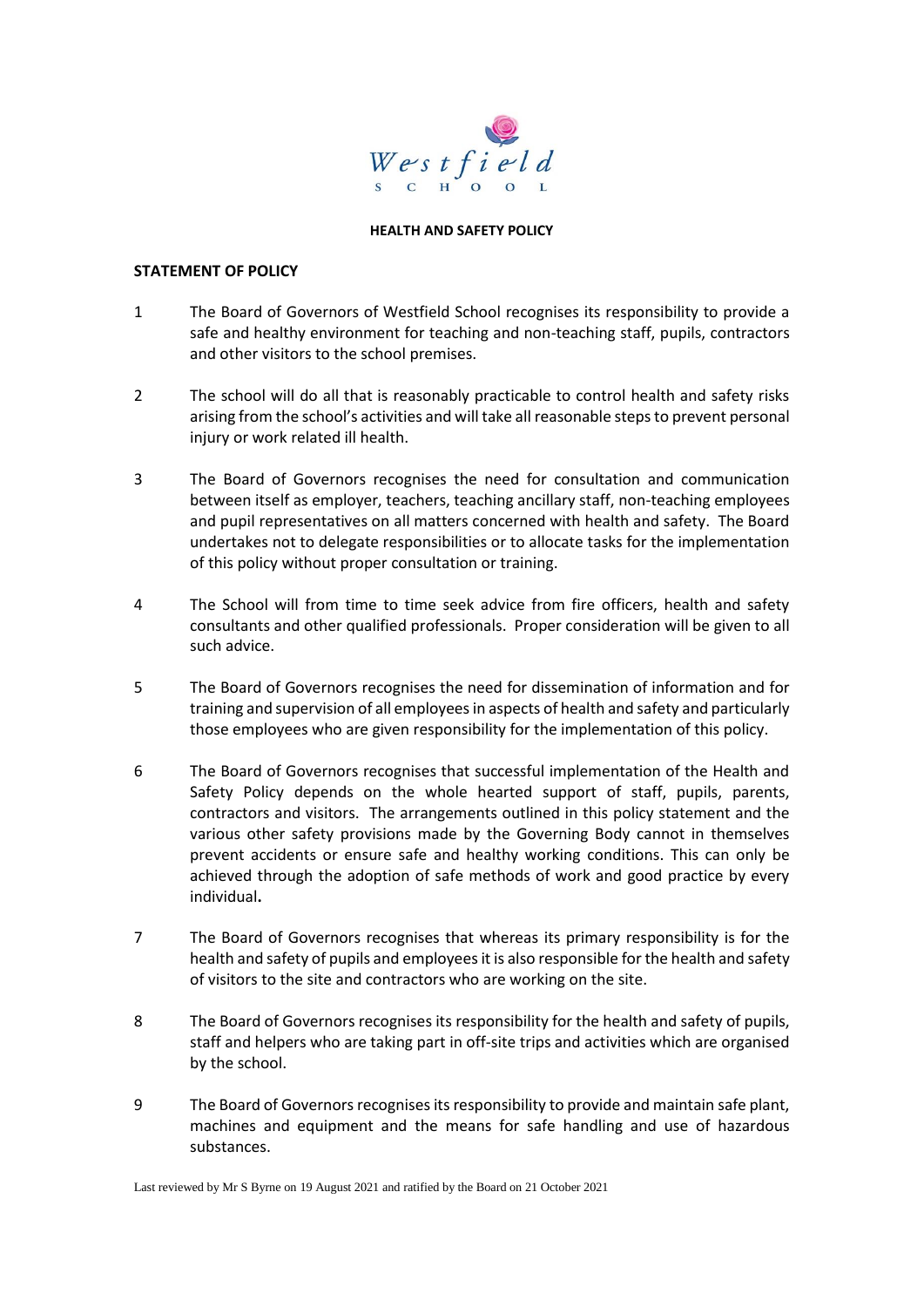- 10 The Board of Governors recognises its responsibility to provide the resources necessary for the implementation of this policy.
- 11 This policy will be reviewed annually. The Board of Governors will monitor the effectiveness of the health and safety policy and the safe working practices described within and shall review and amend it, as necessary, not least on an annual basis. A copy of the latest version, signed and dated by the Chairman will be kept in the Bursar's office.

### **ORGANISATION**

- 1 A diagrammatic representation of the school's structure for the management of health and safety is shown in Appendix 2 to this policy. Appendix 3 contains lists of members of staff who have particular responsibilities for health and safety.
- 2 The Board of Governors is responsible for the management of health and safety. This responsibility is delegated to the Headmaster who delegates to the Facilities Manager responsibility for implementation of the policy.
- 3 The Health and Safety Committee advises the Facilities Manager on implementation of the policy. The membership of this committee (listed in Appendix 3) includes representatives from a wide range of employee groups within the school. The Health and Safety Committee may invite other employees, pupils, consultants or other advisers to its meetings.
- 4 The Health and Safety Committee advises the Headmaster on all matters of policy and administration. The Health and Safety Committee reports, through the Facilities Manager, to the Headmaster, The Bursar and to the Board of Governors.
- 5 The Facilities Manager delegates to heads of the following teaching departments responsibility for implementation of the school's Health and Safety Policy within their own department:

STEM Humanities Languages & Performing Arts Physical Education & Creative Arts Junior House

The Facilities Manager delegates to the Domestic Bursar responsibility for implementation of the school's Health and Safety Policy in the catering department and in all activities included in cleaning and housekeeping. The Headmaster is responsible for arranging In Service Training, including training in Health & Safety, of all members of teaching staff. The Deputy Head keeps a record of all teachers' In Service Training. The Facilities Manager has similar responsibility for the training of all other employees.

6 It is the responsibility of all teachers and other personnel who are in charge of pupils to carry out a risk assessment on any activity (either inside or outside the classroom) where significant hazards can be identified. A copy of each of these risk assessments is submitted to the Facilities Manager.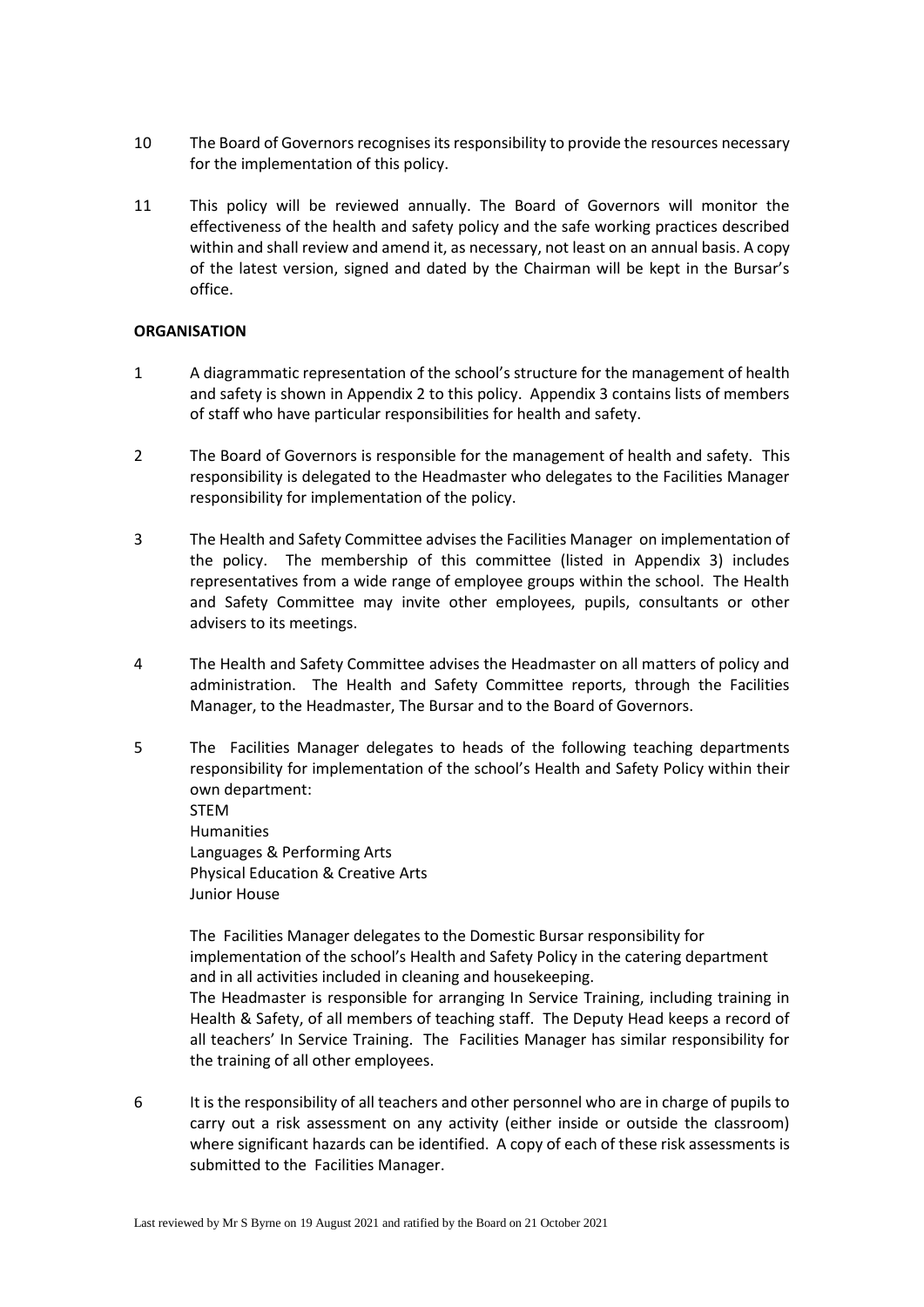- 7 All employees are responsible for reporting to the Facilities Manager as soon as they become aware of any accident, near miss or dangerous incident or any danger arising from the need of maintenance of buildings, grounds or equipment.
- 8 Under the Health and Safety at Work Act, 1974, all employees have a duty to look after their own health and safety and also that of others who may be affected by their actions. Failure to take reasonable steps in order to fulfill this duty will result in disciplinary action.
- 9 An experienced member of teaching staff is appointed as "Mentor" to a Newly Appointed Teacher during the first year of teaching at Westfield. The mentor is responsible for advising them on the implementation of the school's health and safety policy.
- 10 All volunteer helpers will be expected, as far as reasonably possible, to meet the same standards required of employees.

#### **ARRANGEMENTS**

- 1 The Board of Governors meets monthly. Health and Safety is a standing monthly agenda item and a report is made to the Board by the Governors' representative on the Health and Safety Committee.
- 2 The Health and Safety Committee meets termly during the school year. Members of the committee are encouraged to suggest agenda items. The agenda and background papers are circulated to all members prior to meetings. Minutes are circulated to all members of the committee, Senior Leadership and staff room notice boards. It is the function of this committee, to receive and consider reports on health and safety performance, to advise the Headmaster on the development, implementation and monitoring of the school's health and safety policy, to review regularly the policy's effectiveness, and to ensure the availability of such information and instruction as is necessary to ensure the health and safety of all employees and pupils. Proposals involving administrative or policy decisions are submitted by the Bursar to the Headmaster. Members of the Health & Safety Committee are expected to consult informally with other employees on health and safety matters.
- 3 The contact details for the local Health and Safety Inspector's office are held in the Bursar's office, and are freely available to staff. (Health & Safety Executive, Arden House, Regent Centre, Gosforth, Newcastle upon Tyne. Telephone (0191) 284 8448.)
- 4 For Fire Safety matters please refer to the separate Fire Safety Policy.
- 5 Health and Safety at Work legislation requires that a "competent person" should be appointed to manage the implementation of the Health and Safety Policy. The school makes available sufficient resources, both financial and availability of time, for the Bursar and the Facilities Manager to jointly assume the role of "competent person". Sufficient training resources are made available for the training of all employees to whom responsibility for Health and Safety is delegated. Arrangements are made so that at least one employee in Junior House and one employee in Senior House are holders of current First Aid Certificates. (See Appendix 2)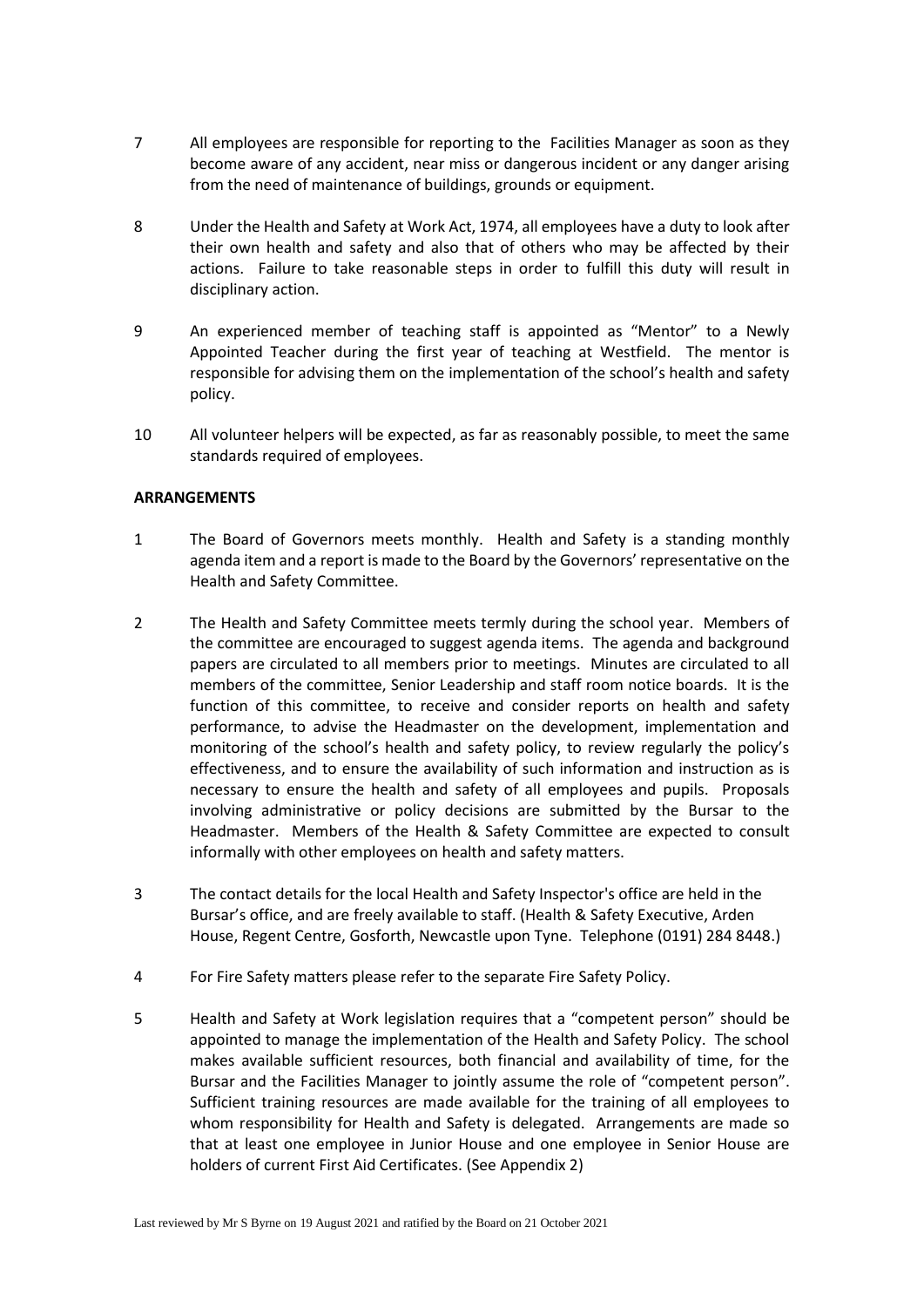- 6 A range of publications produced by agencies such as DfE, HSE, CLEAPPS is kept in the school. These publications are available to all employees and extra copies are obtained for those employees or departments who require individual copies. The Facilities Manager will ensure that statutory health and safety notices are displayed in appropriate locations within the establishment
- 7 Where outside contractors are employed at the school The Facilities Manager will ensure that appropriate method statements and risk assessments have been provided by the contractor and that the contractor is made aware of the relevant school policies and school risk assessments.
- 8 A list of employees to whom the Facilities Manager delegates departmental responsibility for implementation of the school's Health and Safety Policy is included in Appendix 2.
- 9 Standard school risk assessment forms are kept in the Senior House staff room and Junior House office and in the Bursar's office. All employees are required to carry out risk assessments for all outings and for other activities which are not included in departmental implementation documents. Copies of trip risk assessments are sent to the Deputy Head who studies them, checks that appropriate control measures are in place and takes any action that she considers to be appropriate. Risk assessments need not be produced on the standard school form, though the form should be used as a check-list. For a regular outing or activity the Deputy Head may accept a photocopy of the previous year's risk assessment, provided that there is a signed and dated confirmation that it has been reviewed. The Deputy Head does not accept a photocopy of a risk assessment that is more than 18 months old. There is a standard letter (copies available in staff handbooks) to be sent to activity centres and other outside organisations asking for confirmation that they have carried out appropriate risk assessments. Where an activity centre has been visited before, a new risk assessment must be sought each year, as circumstances may have changed.

The Facilities Manager produces generic risk assessments for regular activities (such as minibus travel) and also for whole school activities (such as Bonfire Party, Speech Day etc)

10 Copies of standard accident forms are available in the Junior House and Senior House offices. These are completed, when appropriate by teachers and other employees and a copy sent to the Domestic Bursar. The Domestic Bursar studies all accident reports and decides whether, or not, an investigation is necessary and whether any action should be taken. A summary sheet of all accidents reported is circulated to members of the Health and Safety Committee at least once a term.

All employees have a responsibility to report any dangerous occurrences or "near misses" to the Domestic Bursar. If an accident or incident is reportable under "Reporting of Injuries, Diseases and Dangerous Occurrences Regulations" (RIDDOR), the Domestic Bursar completes the appropriate form and sends it to the Health and Safety Executive. Also, in each staff room, there are red "Hazard Forms" which are used by staff to report to the Domestic Bursar any serious hazards that they have become aware of. The Facilities Manager takes action as a matter of priority.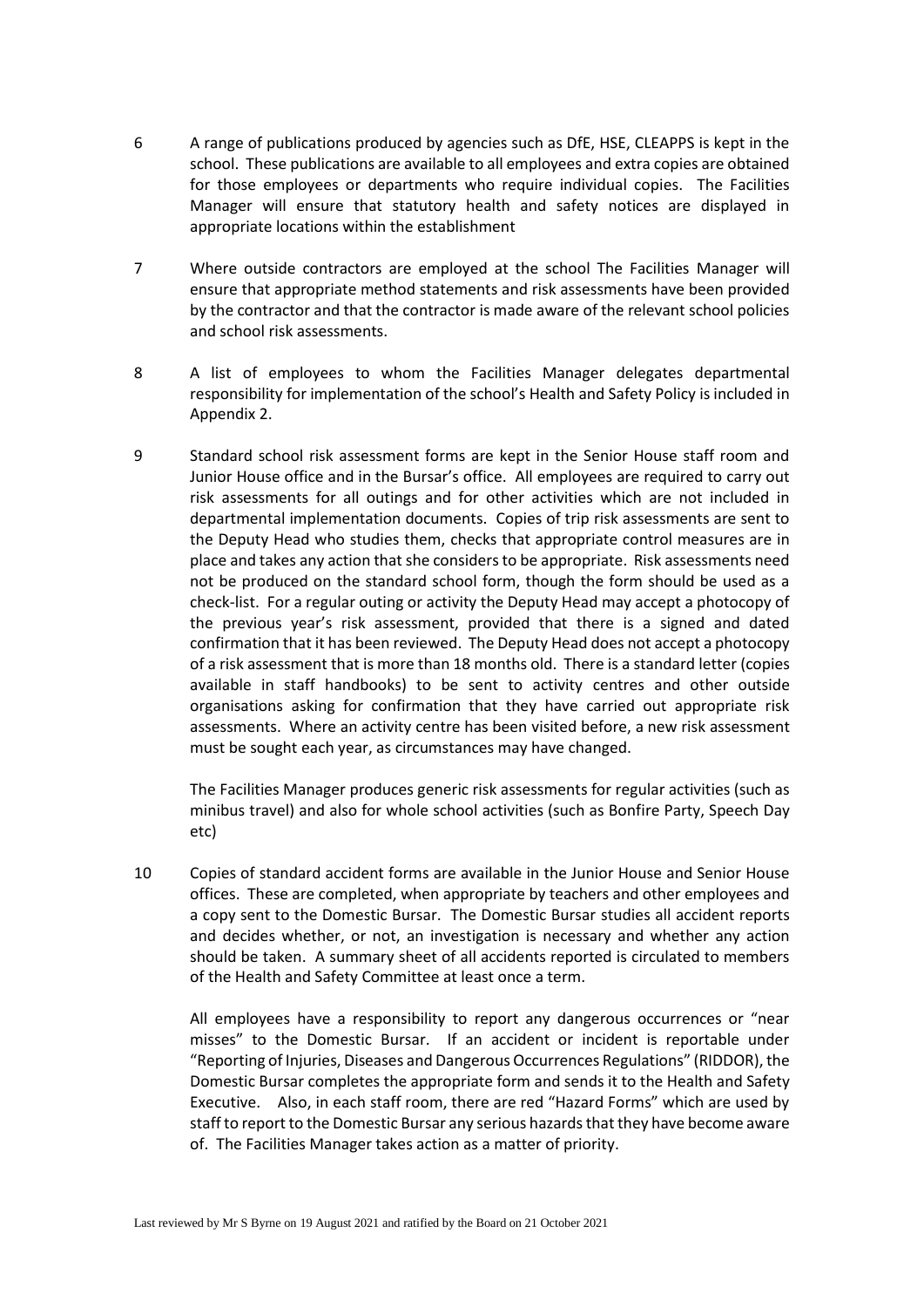- 11 Members of cleaning staff are given clear sets of instructions concerning the use of hazardous materials and cleaning machinery. The contract cleaning staff are issued with a copy of the schools health and safety policy and are contractually bound to adhere to the safe practices contained therein.
- 12 The staff handbook contains instructions on safety procedures for school outings and advice for staff to consult the DfE publication "Health and Safety of Pupils on Educational Visits"
- 13 The Facilities Manager is responsible for arranging the regular maintenance of plant and equipment and keeps a register of contractors who carry out regular safety checks and the dates of the checks. These checks are reviewed, at least annually, by the Health and Safety Committee. There is a standard procedure, set out in the staff handbook, for reporting to the Facilities Manager any maintenance defects on plant, machinery or buildings. New equipment is ordered, with the Bursar's authority, from reputable suppliers. The Facilities Manager checks that any second hand equipment meets health and safety standards.
	- 14 If any employee who is absent from work, through sickness or injury, believes that the cause of the absence is work related, it is their responsibility to report the matter to the Headmaster, as soon as is reasonably practicable. If any Head of Faculty has reason to believe that the cause an employee's absence is work related, they report the matter, without delay, to the Headmaster. If, after investigation, the Headmaster believes that the cause of the absence may be work related, he reports the matter to the Chairman of Governors, before deciding on any action.

# **SECURITY**

# **General**

Visitors are welcome, and many, such as parents and suppliers have a right, often legal, to be in the school for legitimate purposes. The Governors have a duty to ensure the safety of everyone on the school site so should ensure that systems are in place to see that this duty is exercised properly. This policy sets out the guidance to Staff on the procedures for routine security and for dealing with trespassers.

### **Procedures**

### **Routine Security**

- signs at school entrances make clear that visitors should report to Reception.
- **■** further signs point the way to Reception.
- pupils are not permitted to open the door to visitors.
- Pedestrian gates to the school from Elmfield Road are locked during school hours.
- **■** all visitors must sign in and receive the school's security badge, which they must wear at all times in the school.
- all external doors must remain closed at all times and accessed via the keypad entry systems.
- pupils and staff must not disclose door security codes to anyone. Keypad codes will be changed regularly or sooner if a breach of security occurs.

### **Dealing with Strangers**

■ if a visitor is not wearing a badge he/she should be politely challenged by any member of staff and accompanied to Reception.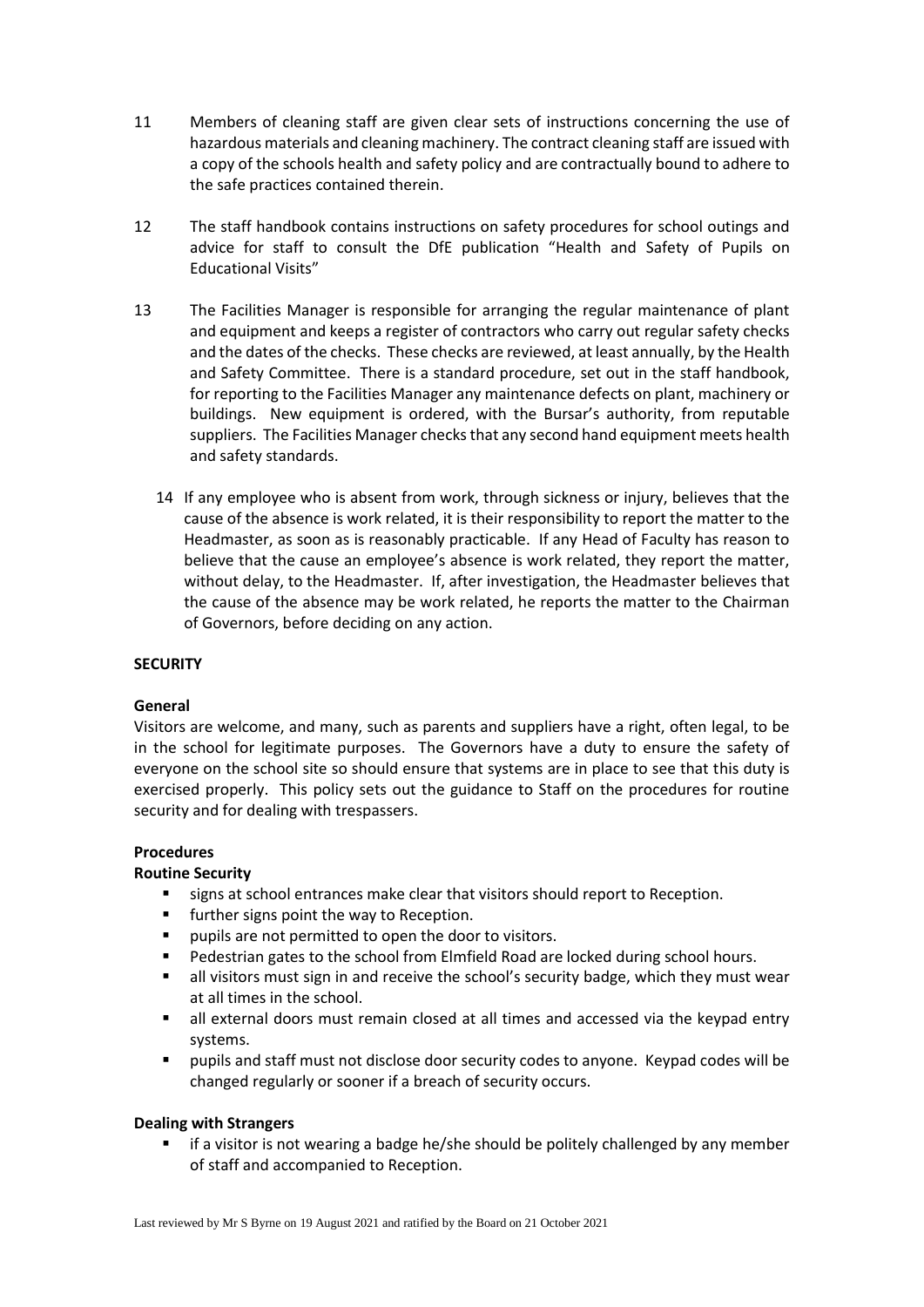- **■** at Reception, the Receptionist should ask the stranger the purpose of the visit, ask them to sign in and issue a badge.
- if the member of staff or Receptionist has any suspicion about the stranger they must inform the Headmaster, Facilities Manager or Deputy Head immediately, and ask the stranger to remain in the Reception area.
- if a stranger is abusive, or a nuisance in any way, in the school, the member of staff must not take direct action, but **MUST** send for help and inform the Headmaster, Facilities Manager or Deputy Head as soon as this is possible. Staff must never put their own safety at risk.
- if the stranger refuses an instruction to leave the site, the police may be called if it is considered that there is a threat to the safety of anyone on the premises and also where an incident threatens to undermine the confidence of parents in the security of the school.
- the police cannot arrest an intruder for trespass unless there is a breach of the peace, but have the power of arrest if there is a 'minor nuisance'. They may be able to help solve the problem without resorting to arrest.

See also: Medical and First Aid Policy; Risk Management and Risk Assessment Policy; Fire Safety Policy; Stress Management Policy; Manual Handling Policy; Security, Access Control, Workplace Safety And Lone Working Policy; Educational Visits Policy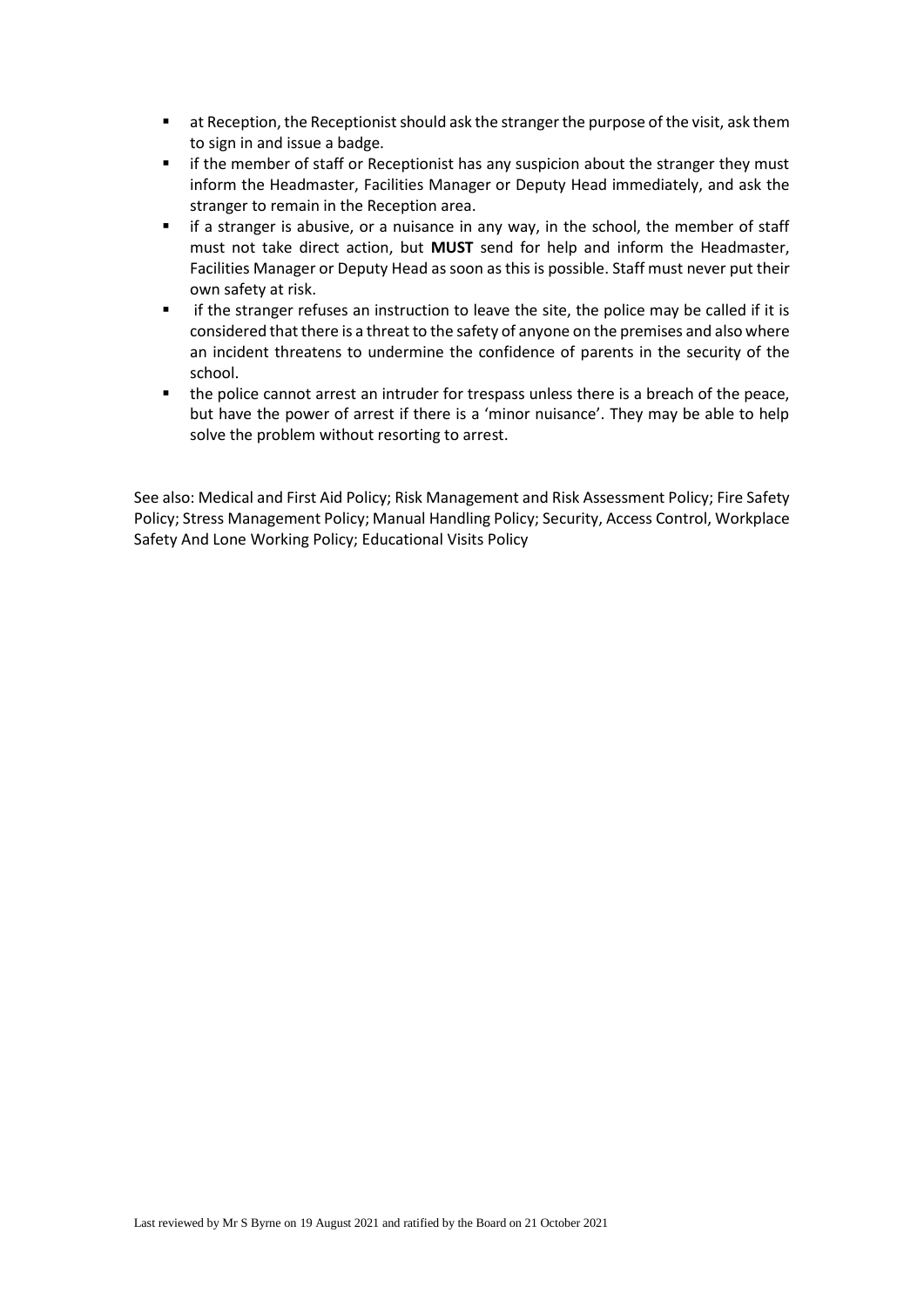### **APPENDIX 1**

#### **A Contacts with the Police**

- regular contacts will be maintained with the police over security arrangements and crime prevention
- any emergency contact with the police can only be done by the Headmaster or Facilities Manager (or Deputy Head in their absence)
- when calling the police clear and sufficient information must be given to allow the police to make a judgement about the scale of their response

### **B Types of Troublemaking**

The most common threats facing the school are:

- possible incursions into the school by outsiders
- possible theft and/ or vandalism during and outside school hours

#### **C Where there are Intruders with Offensive Weapons**

- if staff suspect an offensive weapon is on site they must immediately inform the Headmaster or Facilities Manager
- the above will always call the police if the suspect is not a registered pupil, or where an incident involving a pupil takes place outside the school premises
- the person will be kept under close surveillance while the police are awaited

#### **D Reporting and Recording**

- staff must record all incidents in the school incident log, kept in the School Office
- the log will be inspected by the Caretaker, as Health and Safety Officer, at regular intervals, and any necessary action taken
- the Facilities Manager will report issues and actions taken in the Report to the Governors
- issues will also be discussed by the Governing Body at periodic intervals.

#### **E Monitoring and Review**

The Senior Leadership Team will monitor the working of the policy and consider annually whether any amendments need to be made.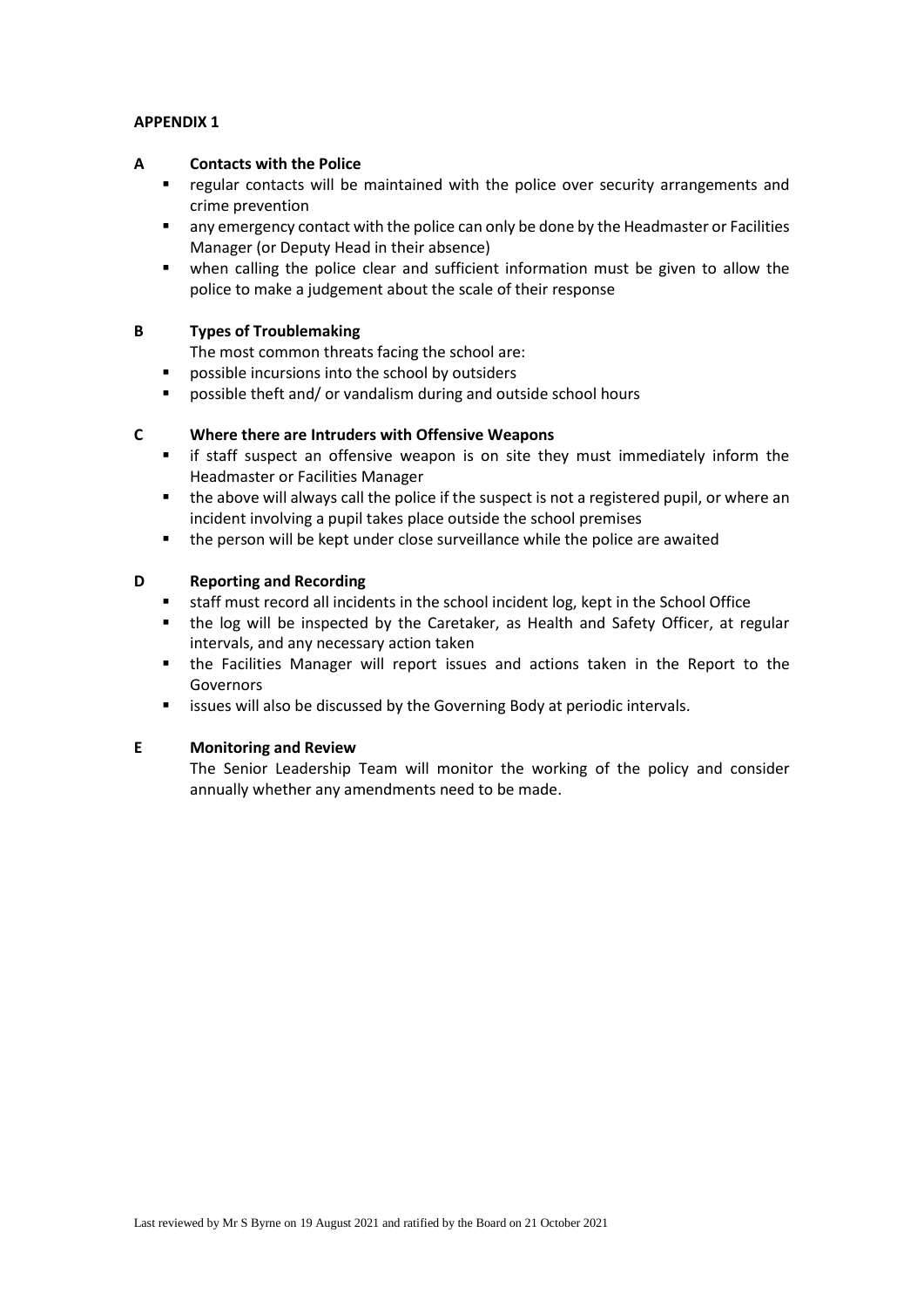**APPENDIX 2**

## **HEALTH AND SAFETY COMMITTEE**